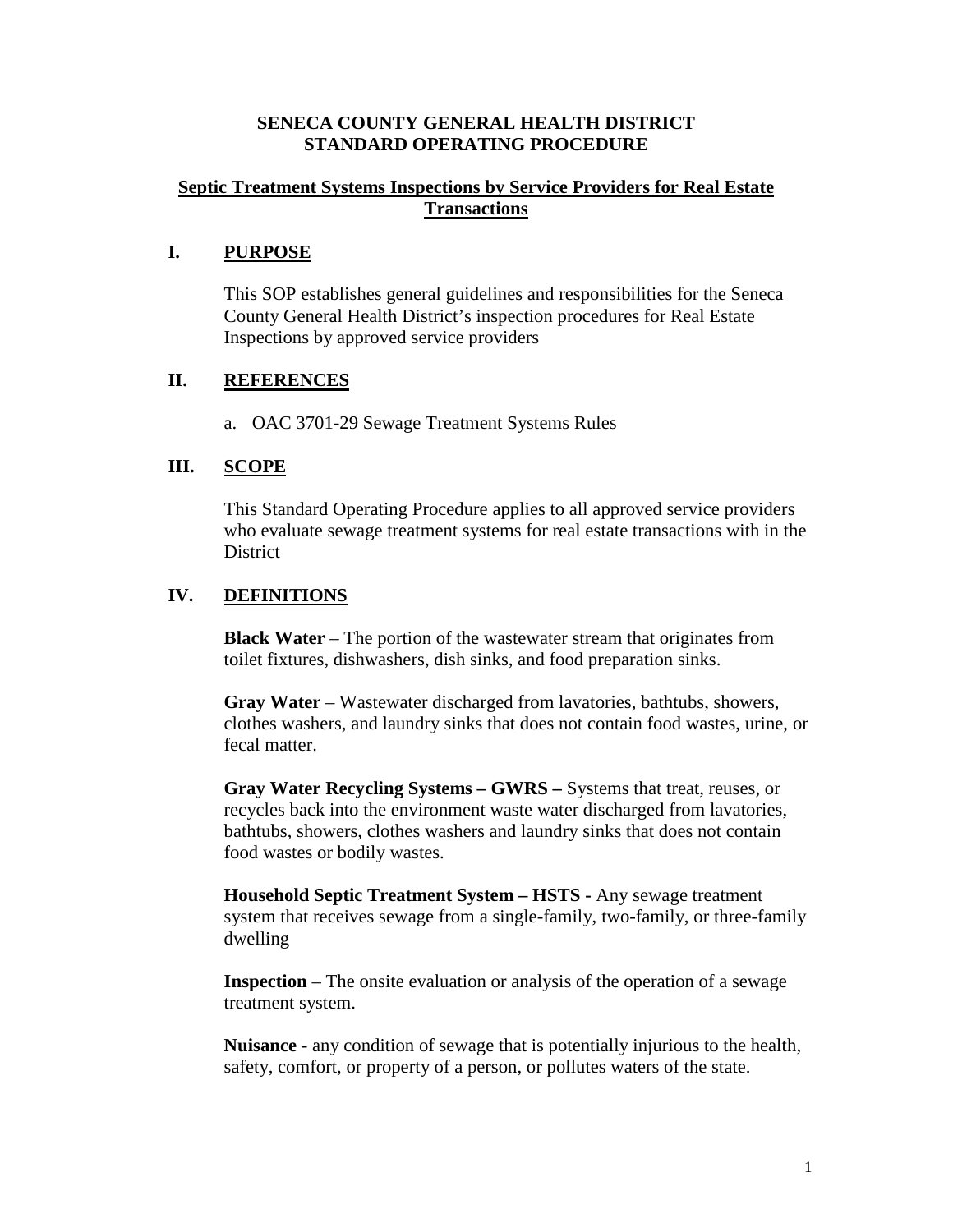# **OAC** - **Ohio Administrative Code**

**Operation & Maintenance – O & M –** All routine or periodic action taken to assure that an existing sewage treatment system operates as it was intended.

**Service Provider –** Any person who services, monitors, evaluates, or samples but does not install or alter sewage treatment systems or gray water recycling systems.

# **SCGHD – Seneca County General Health District**

**Sewage** - Liquid waste containing animal or vegetable matter in suspension or solution that originates from humans and human activities.

**Sewage Treatment System – STS -** Household Sewage Treatment System

# **V. GOAL**

The goal of this Standard Operating Procedure is to achieve a high level of accuracy and consistency by all approved service providers performing sewage treatment system inspections for Real Estate transaction of private residences located within the District's jurisdiction.

# **VI. ADMINISTRATIVE**

All individuals, other than sanitarians licensed by the State of Ohio and employed by the Seneca County General Health District, shall be registered with the Seneca County General Health District prior to an inspection of a STS, a HSTS, or a GWRS.

# **V. SERVICE PROVIDER RESPONSIBLITIES**

Prior to conducting a STS inspection, the service provider must perform the following duties when performing the inspection:

#### **Administrative**

- 1. Submit documentation to the SCGHD on property address, owner, and buyer. Provide the realtor's name, company, and phone number.
- 2. Obtain a copy of the septic permit for reference during the inspection.
- 3. Review previous real estate inspection reports if applicable.
- 4. Obtain the STS inspection worksheet from the SCGHD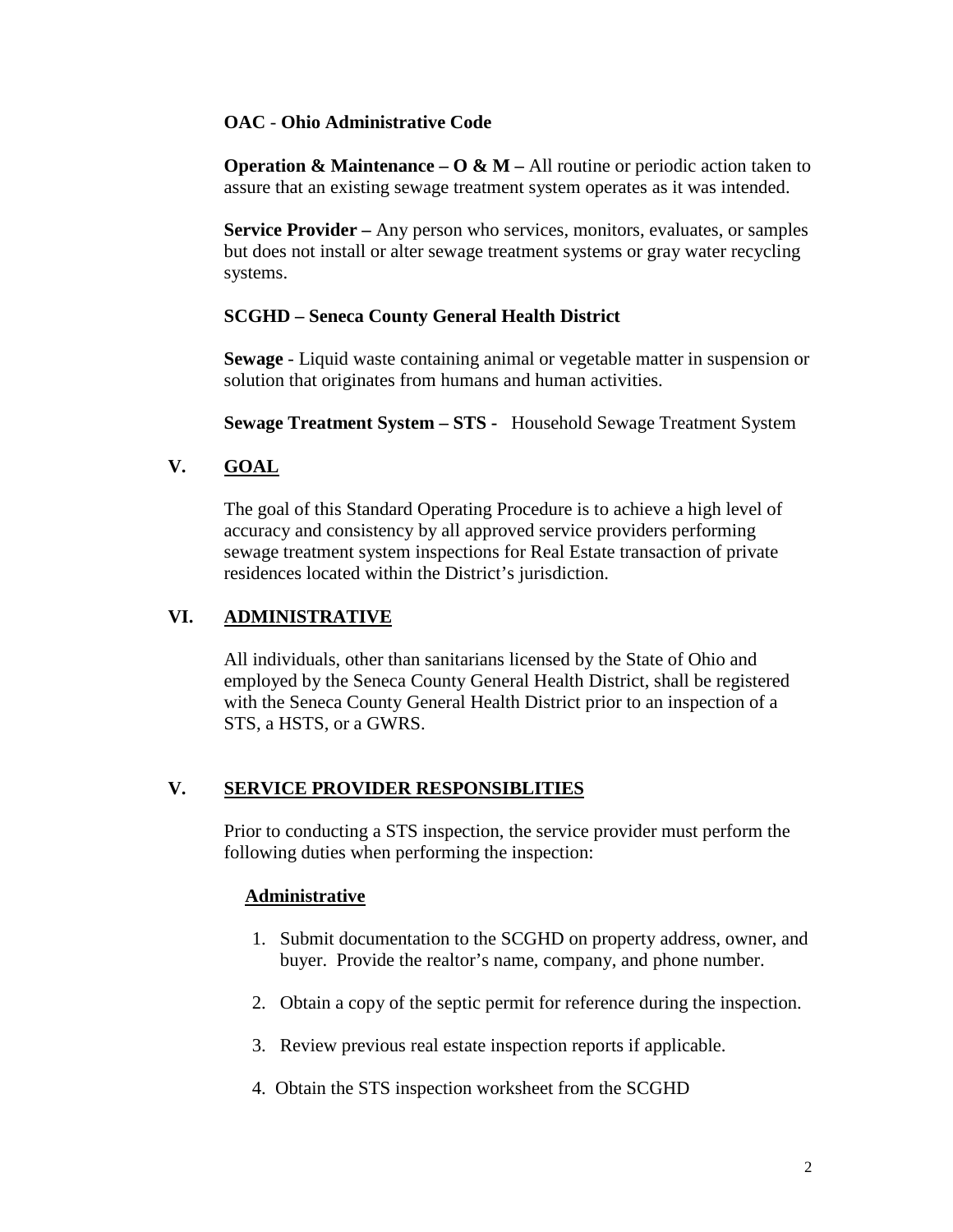- 5. Return the STS Inspection Worksheet to the SCGHD after the inspection
- 6. Instruct the seller, home owner, to purchase an Operation & Maintenance Agreement from the SCGHD.
- 7. The Inspection Report will be released after the SCGHD has reviewed the report and obtained a signed Operation & Maintenance Agreement.

# **HOME SEPTIC TREATMENT SYSTEM INSPECTION**

- 1. Determine the type and location of the STS from the sewage permit or by observation.
- 2. Document the exact distance between the water supply and the HSTS.
- 3. Locate the septic tank.
	- a) Determine the condition of the tank
	- b) Estimate the size or obtain the size from the sewage permit.
	- c) Check risers
	- d) Inspect contents
	- e) Determine if the contents are at normal or abnormal levels
	- f) Determine if the tank needs to be pumped
- 4. Locate the distribution box.
	- a) Check risers
	- b) Determine the condition of the distribution box.
	- c) Determine if the effluent levels are at normal or abnormal levels
- 5. Locate the Secondary Treatment
	- a) Document the type of secondary treatment
	- b) Probe the secondary treatment to verify the type and condition of the system.
	- c) Walk over secondary treatment area looking for sewage effluent discharge and determine if the area is solid or saturated (failure, area cannot absorb moisture)
	- d) Locate a discharge tile from the HSTS or curtain drain (ditch, stream, etc.).
	- e) Observe area around discharge tile for sewage effluent.
	- f) Dye septic system
- 6. Dyeing septic system